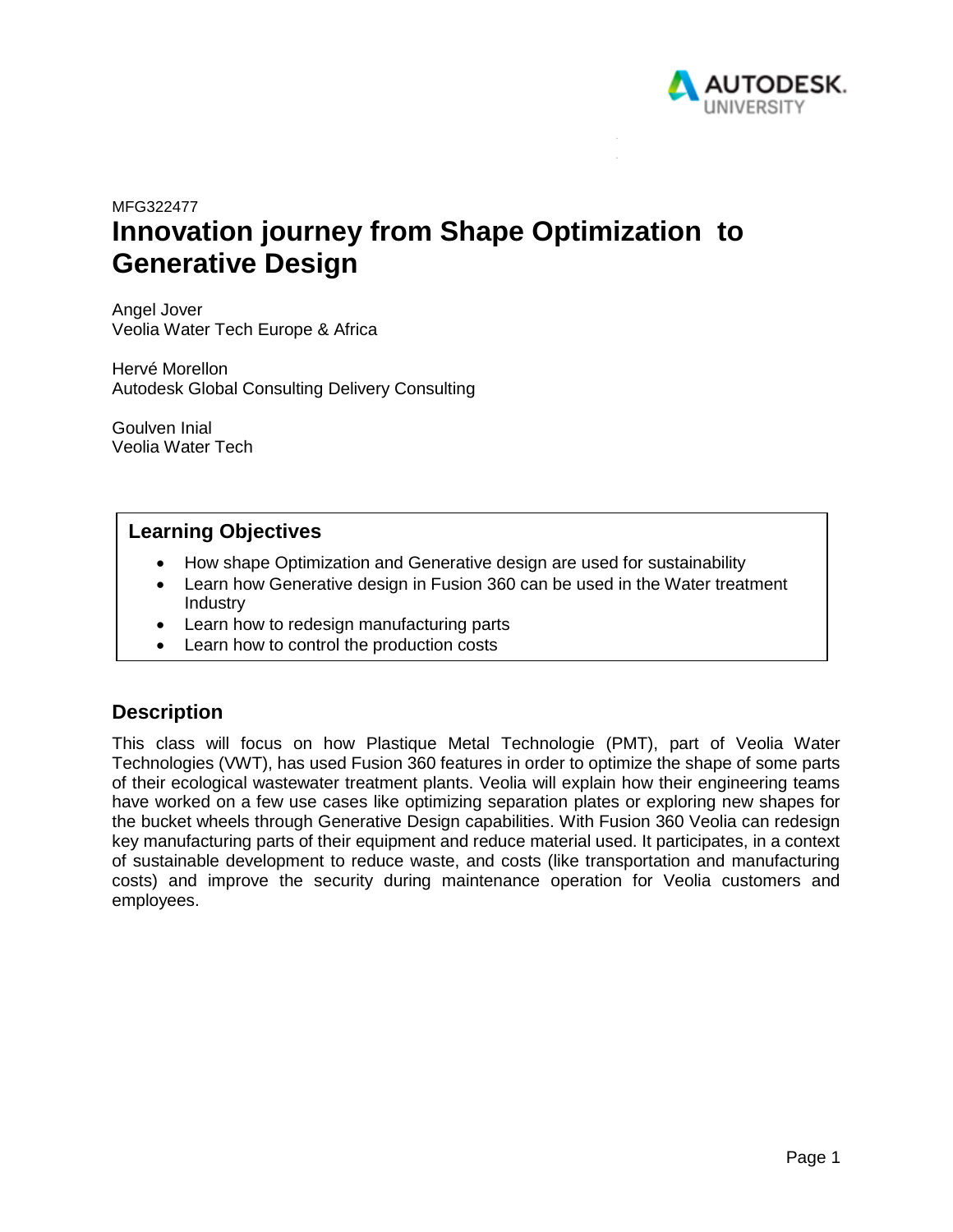



EcodiskTM packaged biological waste water treatment unit

# **Speaker(s)**

#### Angel Jover

Naval Officer by education, over 20 years of worldwide experience in AEC within shipbuilding, power generation, water and circular economy. Currently based in Tokyo (Japan)

#### Hervé Morellon

Project Manager at Autodesk Global Consulting Delivery in EMEA, based in Paris, France > 4 years at Autodesk

> 13 years in Project Management

Focused in driving value for Autodesk customers in Architecture Engineering Construction (AEC), and Manufacturing (MFG)

#### Goulven Inial

After a few years in Asia working for the water and environment business in operation and R&D, Goulven is now the manager of PMT, the Veolia subsidiary dedicated to the production of small packaged biological plants, called Ecodisk.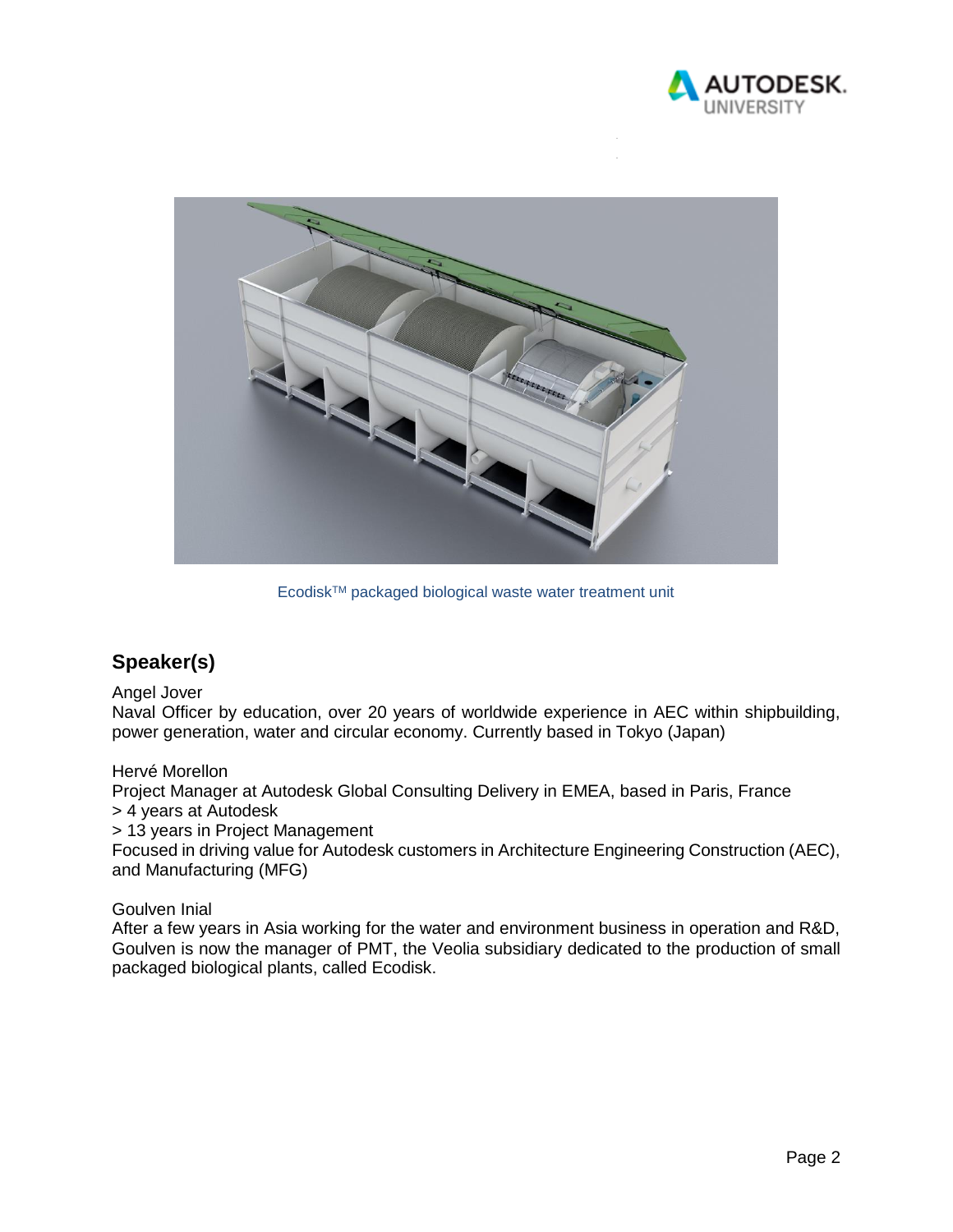

## **Learning Objective 1: How shape Optimization and Generative design are used for sustainability**

- Veolia, a French company with 25b€ annual turnover and 160,000 employees worldwide, has made a commitment to achieve United Nations Sustainable Development Goals (SDG) by 2030.
- As such, at Veolia Water Technologies a division of Veolia, we focus on the SDGs every time we launch a project or an initiative. In the case of PMT's Ecodisks shape optimization and generative design we will positively impact three SDGs:
	- $\circ$  #6 Clear Water and Sanitation Ecodisks are ecological wastewater treatment plants for small communities. Water is treated before returning, clean, to nature
	- $\circ$  #9 Industry Innovation and Infrastructure Compact and easy to install Ecodisks have been continuously improved since 1960 - the use of GD represents a major leap forward
	- o #12 Responsible Consumption and Production with GD we will use less plastic, less steel and less energy to produce and operate the Ecodisk
- Our strategy is to progressively apply Generative Design to all our products and technologies to make them more sustainable and thus contribute to achieving SDGs

## **Learning Objective 2: Learn how Generative design in Fusion 360 can be used in the Water treatment Industry**

- How Autodesk partners with Veolia through the 3 years program (EBA: Enterprise Business Agreement) in order to meet Veolia business goals
- Introduction to Generative Design and the distinction with Shape Optimization
- How Veolia and Autodesk have collaborated on the Generative Design POC with the use of Fusion 360 for Generative Design
	- o Project Organization
	- o Delivery approach & Planning
	- o Project outcomes
- Illustration in video of Shape Optimization and Generative design applied to Veolia use case using Fusion 360

# **Learning Objective 3: Learn how to redesign manufacturing parts**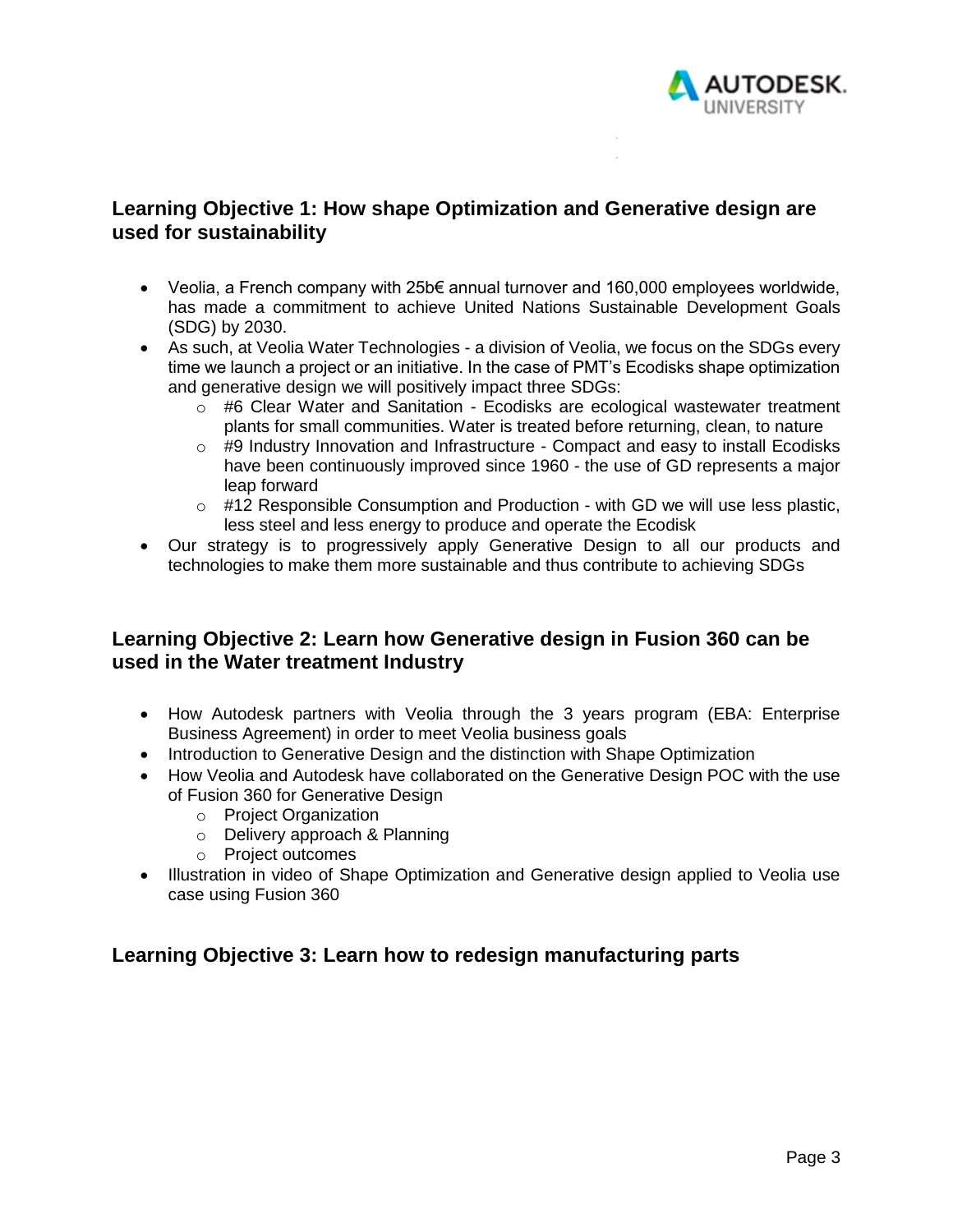



PMT manufacturing workshop

- Assembling the team with a focus on product knowledge rather than modeling know-how
- Writing the specifications with inputs from the end user
- Keeping objectives of the design update simple
- Matter reduction
- Easier assembly
- With the constraint of keeping the production capacities unchanged.
- Introducing shape optimization and generative design methodologies during the 6 days training



Sub assembly transformation after Shape Optimization and Generative Design

- Training exercises where based directly on parts and sub-assembly defined during a kickoff session in the workshop with the designers prior to the software training.
- Expert validation of the design hypothesis has proven necessary